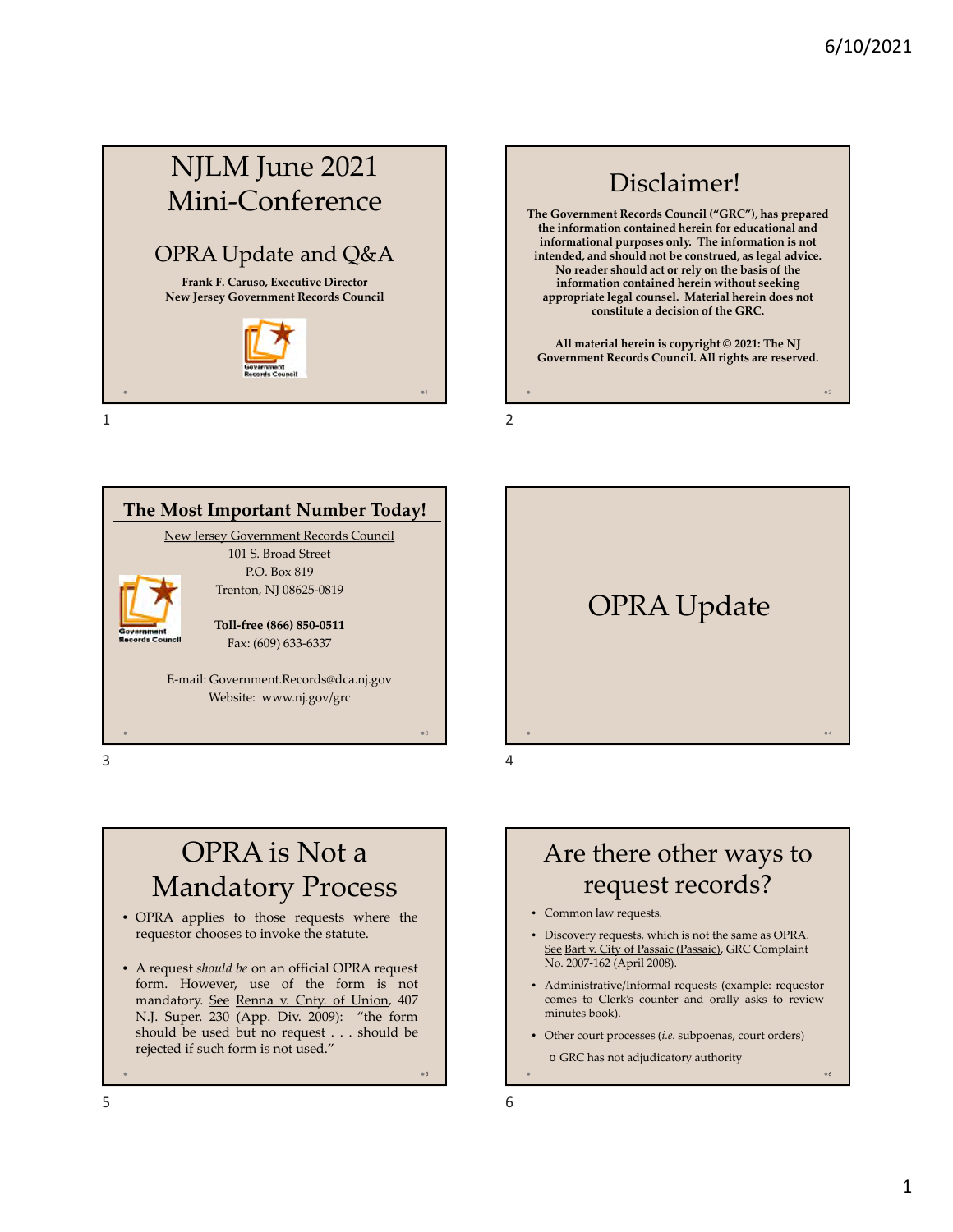8

 $010$ 

 $0.12$ 

### OPRA vs. Common Law

- OPRA provides that its provisions shall not affect an individual's right to access records under the common law. N.J.S.A. 47:1A-1.
- Each request process has a different threshold for disclosure.
- As previously noted, the GRC has no authority to address common law disputes.
- 

### Who Can Request Records?

- Anyone!
- OPRA allows for anonymous requests
- Commercial Requestors
- Out-of-State Requestors: See Scheeler v. Atl. Cnty. Mun. Joint Ins. Fund, 454 N.J. Super. 621 (App. Div. 2018)
- The identity of the requestor may affect their right of access in limited circumstances

 $7$ 

Relearning the Response Process: A Post-Public Health Emergency Exercise

#### Tips in Responding: Ask yourself…

- 1. When is my deadline to respond?
- 2. Is this a valid OPRA request?
- 3. Do I have enough information to fulfill request?
- 4. Will the request require a special service charge?
- 5. Substantial disruption of agency operations?
- 6. Can I obtain records responsive to request?
- 7. Do the records or portions thereof fit into any of OPRA's exemptions?
- 8. Must I redact, convert to requested medium, calculate appropriate fees?
- 9. Can I provide records via the requested method of delivery?
- 10. If I must deny, can I do so with legal basis in writing?
- A response must be IN WRITING! No oral responses. No telephonic responses.
- Within required response time. N.J.S.A. 47:1A-5(i); N.J.S.A. 47:1A-5(e); N.J.S.A. 47:1A-3(b).
- By addressing each item requested, either:
	- o Granting access;
	- o Denying access;
	- o Seeking clarification; or
	- o Requesting an extension of time.

**Remember: the GRC's top violation finding is a "deemed" denial.**

 $9 \hspace{2.5cm} 10$ 

9

## When is a response to an OPRA request due?

- N.J.S.A. 47:1A-5(i) "**As soon as possible**, but not later than seven business days after receiving the request."
- The forgoing is not withstanding any requests seeking access to records defined as "immediate access" records  $(M.I.S.A. 47:1A-5(e))$  or information regarding a criminal investigation (N.J.S.A. 47:1A-3(b)).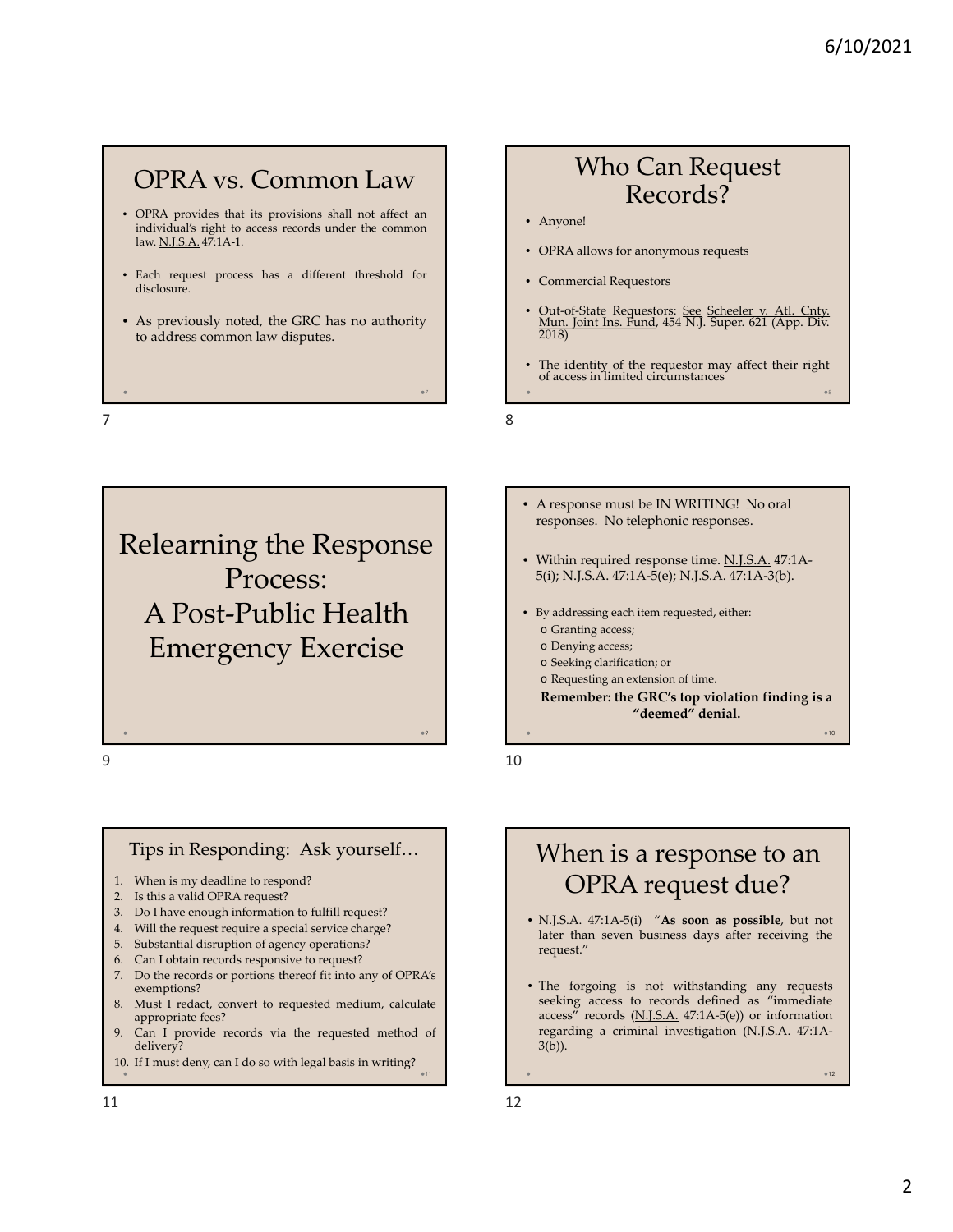14

16

018

## State of Emergency

- On March 20, 2020, P.L. 2020, c. 10, amended N.J.S.A. 47:1A-5(i) to provide that the response time frame "shall not apply" during a declared State of Emergency or public health emergency.
	- o https://www.state.nj.us/grc/news/alerts/GRC%20Special%20State ment%202020-01%20(Final).pdf.
- On June 4, 2021, P.L. 2021,  $\underline{c}$ . 104 removed the moratorium on the response time frame effectively immediately. o <Place-holder for Special Statement 2021-01 link or notice that one will be coming soon>

 $13$  and  $14$ 





## Calling in Back-up

- For municipalities, a "custodian of record" is defined as the municipal clerk. N.J.S.A. 47:1A-1.1.
- Best practices dictate that an agency should designate a substitute custodian to receive/fulfill requests in the custodian's absence. See Verry v. Franklin Fire Dist. No. 1 (Somerset), GRC Complaint No. 2014-325 (Final Decision dated October 27, 2015).
- Agencies may also choose to designate departmental custodians. See Paff v. Twp. of Berkeley Heights (Union), GRC Complaint No. 2007-271 (November 2008)

 $-13$ 

### E-mails: Withhold or Redact? • **Golas v. Essex Cnty. Dep't of Corr., GRC Complaint No. 2018-12 (Interim Order dated January 7, 2020)**

- o The Council held that the custodian lawfully denied access to certain portions of the bodies of the responsive e-mails.
- o However, following long-standing precedential case law, the Council required the custodian to disclose the e-mails redacting only those exempt portions and disclosing the basic e-mail information. See Ray v. Freedom Acad. Charter Sch. (Camden), GRC 2009-185.

## Text Messages

- **Verry v. Franklin Fire District No. 1 (Somerset), GRC Complaint No. 2014-387 (July 2015)**
- The Council held that a plain reading of OPRA supports that text messages are "government records" subject to disclosure so long as the text messages have been "made, maintained or kept on file ... or ... received in th

 $017$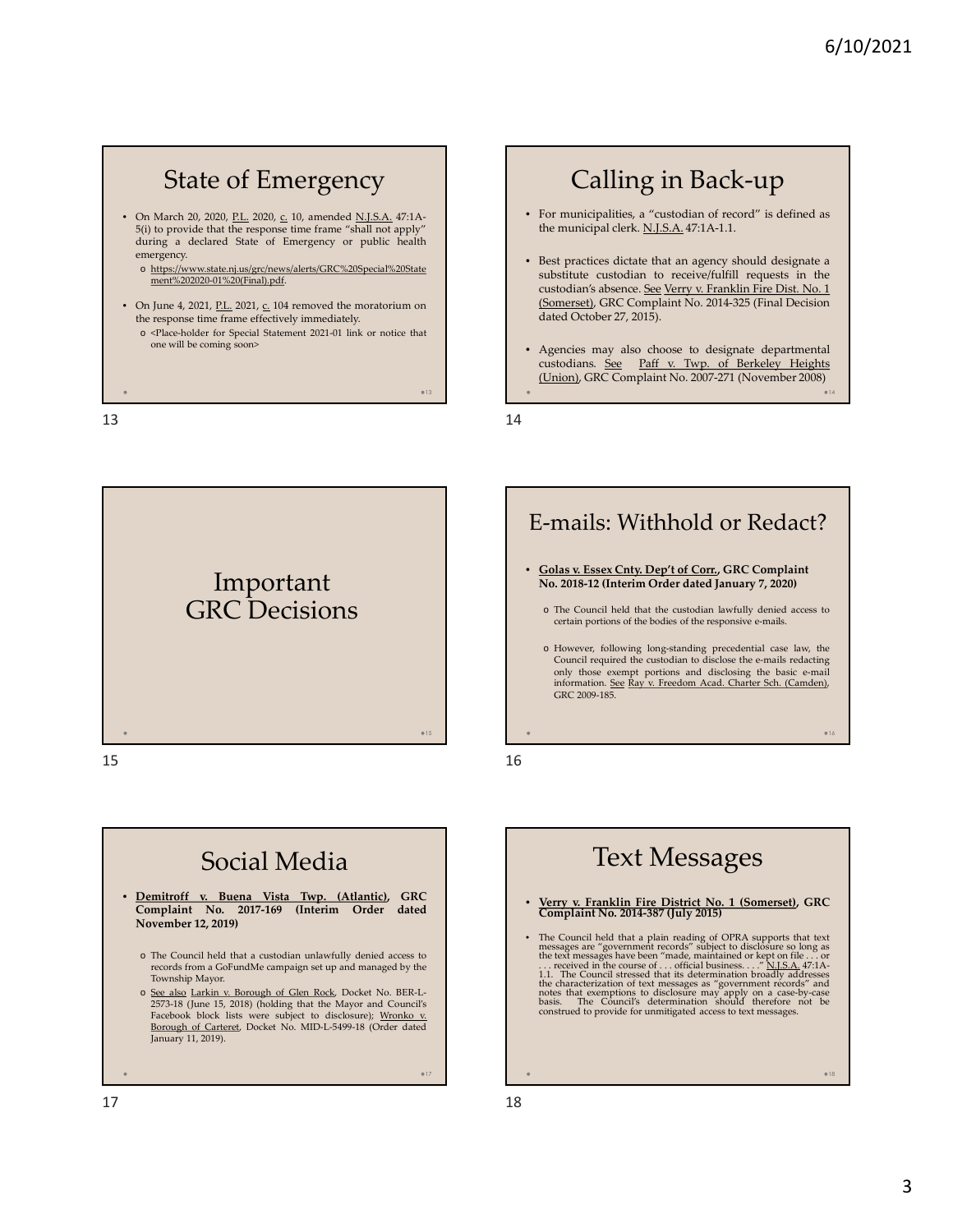### Records Accessible on a Website

- **Rodriguez v. Kean Univ., GRC Complaint No. 2013-69 (March 2014)**
	- o Here, the GRC reversed its prior decision in Kaplan v. Winslow Twp. Bd. of Educ. (Camden), GRC 2009-148 (Interim Order dated June 29, 2010), by providing that custodians have the ability to refer requestors to the **exact location** on the Internet where a responsive record can be located. Id. at 3-4.
	- o However, that does not permit you to say, "It's on our website; find it yourself!"

19 20

#### Shared Services • **Michalak v. Borough of Helmetta (Middlesex), GRC Complaint No. 2010-220 (Interim Order dated January 31, 2012)** o Agencies engaged in shared services agreement are equally responsible for obtaining and/or disclosing records maintained by the agency providing the service. • *E.g.*: a municipality sharing police services with another municipality is responsible for obtaining responsive records from that agency in response to an OPRA request.

 $-19$ 





## • **Howard v. N.J. Transit, GRC Complaint No. 2018-43** Surveillance Cameras

- **(November 2019)** o The Council held that the custodian lawfully denied access to surveillance camera footage from a public transit center under
- N.J.S.A. 47:1A-1.1. See also Gilleran v. Twp. of Bloomfield, 227 N.J. 159 (2016).

## Auto-Accident Reports

- **Truland v. Borough of Madison, GRC Complaint No. 2006-88 (September 2007)**
	- o The Council held that per N.J.S.A. 39:4-131 auto-accident reports are **not** privileged or confidential.
	- o However, in N. Jersey Media Grp., Inc. v. Twp. of Nutley, 2016 N.J. Super. Unpub. LEXIS 2166 (App. Div. 2016), the court did allow for redactions due to an "investigation in progress."

 $0.24$ 

 $^{\circ}22$